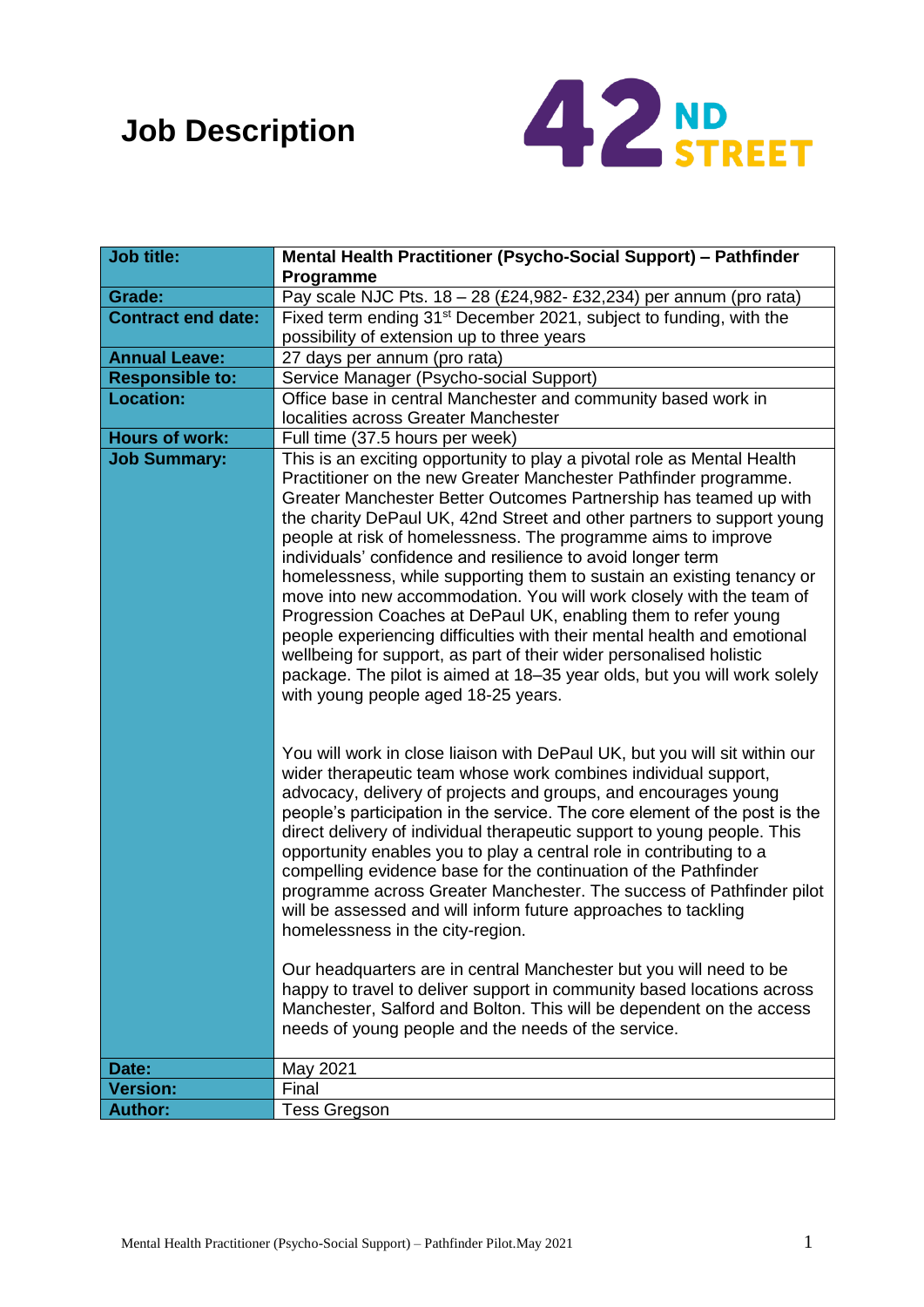### **KEY TASKS:**

### **1.0 SPECIFIC TO THE POST HOLDER**

- 1.1 To deliver initial meetings so as to make appropriate initial assessments of the mental health needs of young people aged 18 to 25 years. This will be a holistic needs focused assessment including an assessment of risk.
- 1.2 As part of assessment and ongoing work, to identify and assess risks collaboratively with young people and manage risk issues through full risk assessment, the development of crisis action plans and appropriate liaison with relevant services e.g. statutory crisis teams, GPs.
- 1.3 To ensure that all assessment work with young people aged 18-25 years proactively engages with issues of equality, inclusion and the social model of mental health.
- 1.4 To refer young people (18-25 years) after initial assessment to the appropriate  $42<sup>nd</sup>$ Street service or to an alternative external agency.
- 1.5 To establish relationships with and provide individual support with built-in reviews to young people experiencing a wide range of mental health difficulties. This work includes individual support, preventative work and work with young people who may have had considerable contact with mental health services.
- 1.6 To offer a range of short, medium and long term support to young people in line with assessed need and outcomes of regular reviews.
- 1.7 To be involved in the planning, delivery and evaluation of group work which responds to the needs of young people who are isolated and under stress. This will include codelivery of ongoing drop-ins and groups with members of 42<sup>nd</sup> Street staff.
- 1.8 To work with other staff to continue to develop an accessible and appropriate individual support service at 42<sup>nd</sup> Street.
- 1.9 To ensure that the services provided are accessible and responsive to the needs of Black, LGBTQ+ and other minoritised young people.
- 1.10 To liaise and network if requested to do so, with identified groups, agencies and individuals who may be in contact with young people. For example, schools, CAMHS / AMHS, children's services, GPs, youth and community services, and parents/carers.
- 1.11 To play a role in the development and sharing of good practice in responding to the mental health needs of young people in 42<sup>nd</sup> Street and externally.
- 1.12 To play an active part in the evaluation of your work and to respond to the changing needs of young people by developing new areas of work.
- 1.13 To work at our Manchester office base and at community venues across Greater Manchester, dependent on the access needs of young people. This may involve some lone work with support of the duty management system.

#### **2.0 SHARED WITH ALL WORKERS**:

2.1 Ensure that the values and principles underlying the organisation's mental health and emotional well-being support with young people are maintained and developed.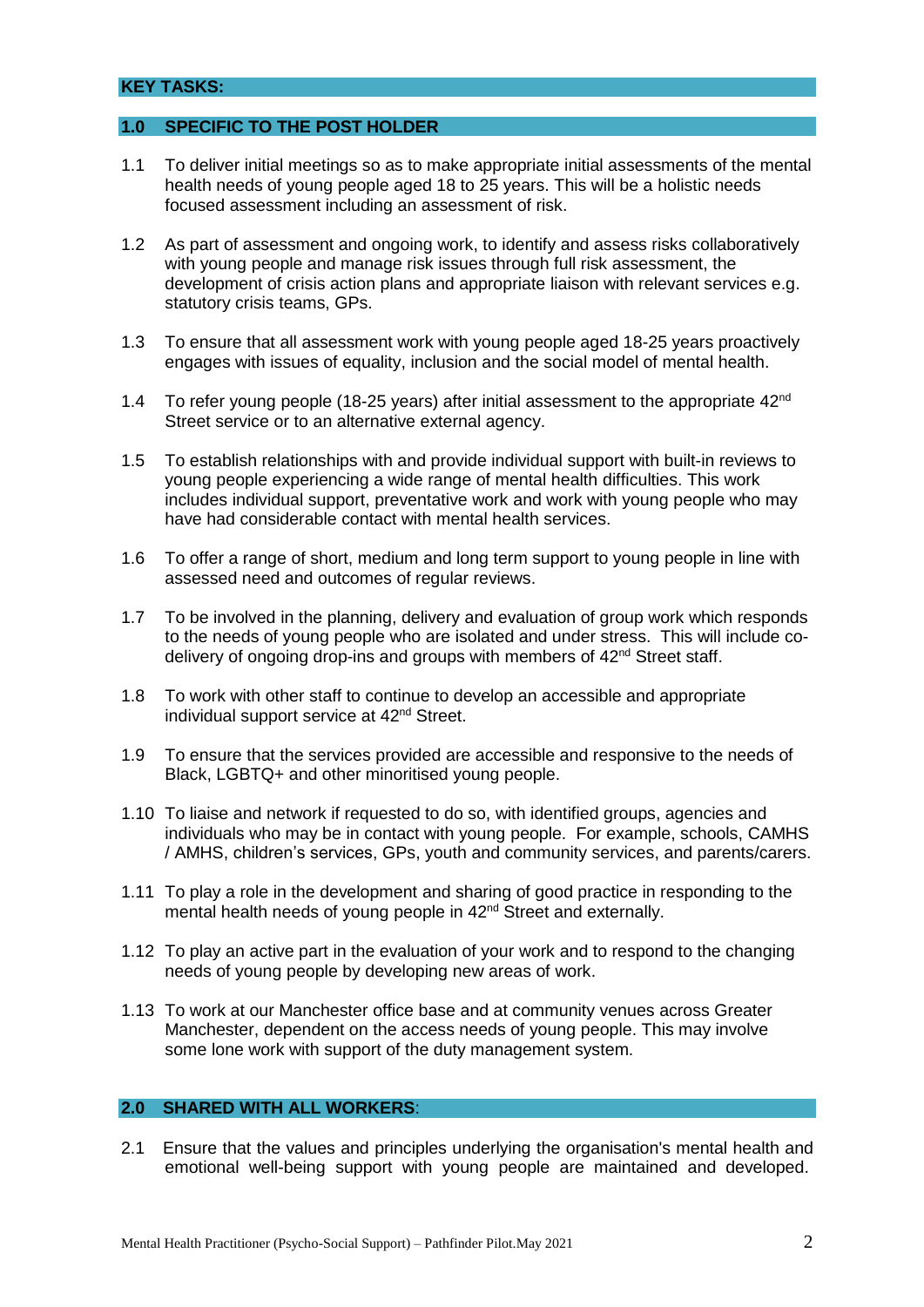These include an active commitment to anti-discriminatory practice and to ensuring that services are accessible to those young people who are often excluded from such services, for example, black young people, disabled young people, gay, lesbian, bisexual and trans young people.

- 2.2 Be aware of and ensure compliance with legal requirements and internal policies with particular reference to information governance, data protection, confidentiality, health and safety, and safeguarding children and vulnerable adults.
- 2.3 Ensure the maintenance of standards of practice according to  $42<sup>nd</sup>$  Street and any regulating, professional and accrediting bodies (e.g. BPS, HSCIC, UKCP, BABCP).
- 2.4 Contribute to the development of  $42^{nd}$  Street through active involvement in team meetings, consultations and other relevant systems and structures.
- 2.5 Maintain all relevant information systems including monitoring and evaluation, recording and personnel systems.
- 2.6 Be involved in staffing 42<sup>nd</sup> Street's Duty/Co-Worker system, where this is relevant to the role.
- 2.7 Participate in managerial and external supervision and have an active involvement in professional development opportunities at 42nd Street.
- 2.8 Maintain safe systems of work at all times and take care of your own safety, and that of colleagues and others who may be affected by your activities.
- 2.9 Undertake any other duties that may be required which are commensurate with your role.
- 2.10 Undertake any requests made by the Leadership Team at  $42<sup>nd</sup>$  Street that is relevant to this post.
- 2.11 Provide some of your work at times other than office hours so that the service is accessible, depending on the operating times of partners and the needs of young people, this could mean evening and weekend work.

*The main responsibilities are not an exhaustive list of duties, only a general guide to the post. In consultation with the post-holder, the duties may change from time to time to reflect the changing needs of the service.*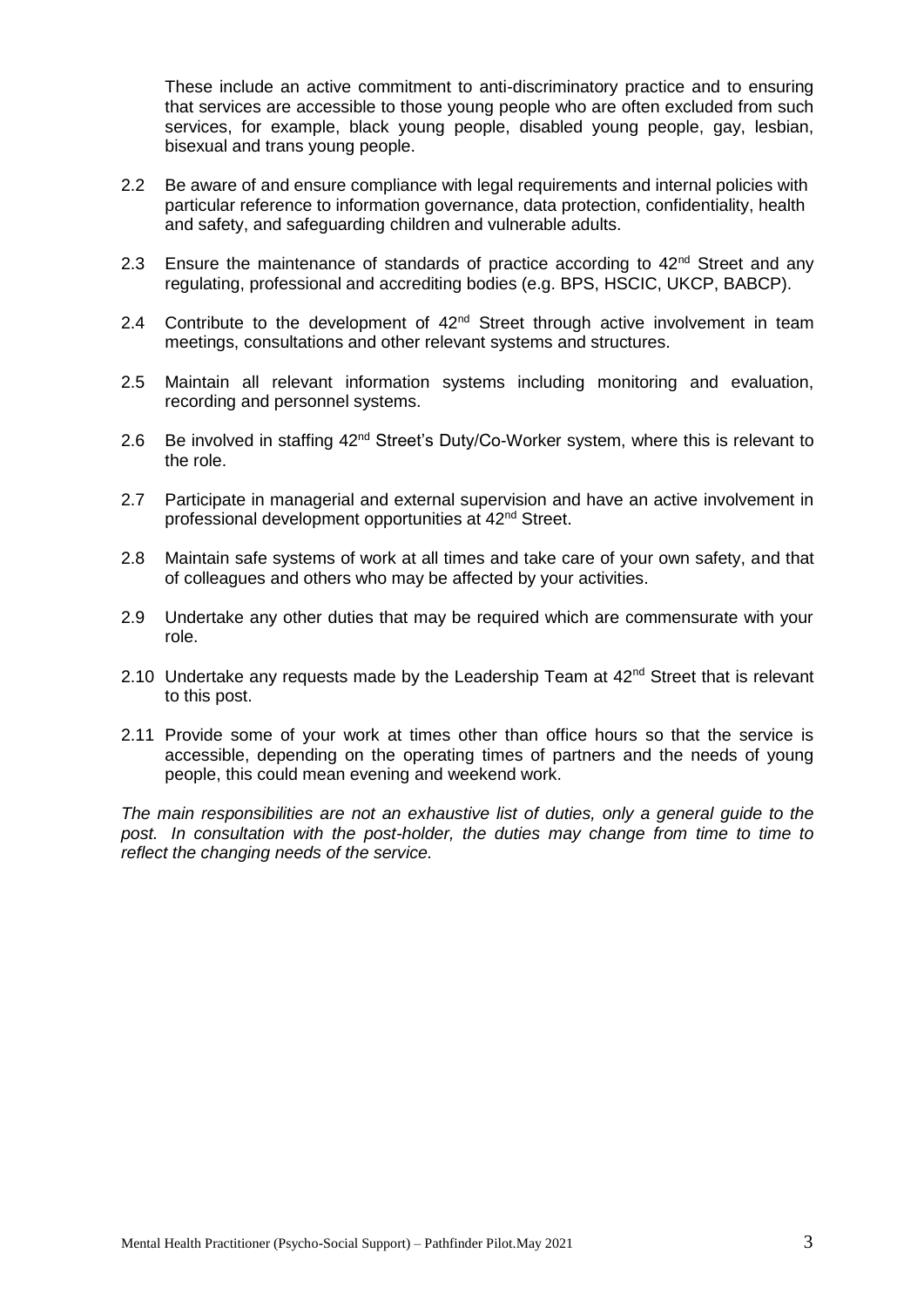## **PERSON SPECIFICATION: Mental Health Practitioner (Psycho-Social Support) – Pathfinder Programme**



**Note to applicants:** The ideal post holder should meet all the essential requirements detailed below. Consideration will be given to desirable requirements if there are more than 6 candidates who meet all the essential requirements. With reference to the requirements under **item 4** where it is referenced 'application' it is sufficient to **indicate agreement** to commit to the identified professional areas.

|    | <b>SELECTION CRITERIA</b>                                                                                                                                                     | <b>METHOD OF</b><br><b>ASSESSMENT</b>              | <b>ESSENTIAL</b> | <b>DESIRABLE</b> |  |  |  |
|----|-------------------------------------------------------------------------------------------------------------------------------------------------------------------------------|----------------------------------------------------|------------------|------------------|--|--|--|
|    |                                                                                                                                                                               |                                                    |                  |                  |  |  |  |
|    | 1. Training, Qualifications & Experience                                                                                                                                      |                                                    |                  |                  |  |  |  |
|    | The successful candidate will have:                                                                                                                                           |                                                    |                  |                  |  |  |  |
|    | a. A relevant professional qualification in Social<br>Work or Youth & Community Work at Graduate<br>Level or the equivalent.                                                  | $\checkmark$ Application                           | X                |                  |  |  |  |
|    | b. A minimum of 2 years' experience working with<br>young people aged 18-25 years.                                                                                            | $\checkmark$ Application<br>$\checkmark$ Interview | X                |                  |  |  |  |
|    | c. Experience in providing effective and<br>empowering individual support to young people<br>(18 - 25 year olds) under stress / with mental<br>health difficulties.           | $\checkmark$ Application<br>$\checkmark$ Interview | X                |                  |  |  |  |
|    | d. Experience of delivering psycho-social support<br>to young people with learning disabilities,<br>and/or neurodiverse young people.                                         | $\checkmark$ Application<br>$\checkmark$ Interview |                  | x                |  |  |  |
|    | e. Experience of providing effective short term<br>(such as Brief Solution Focused Therapy) and<br>long term support.                                                         | $\checkmark$ Application<br>$\checkmark$ Interview | X                |                  |  |  |  |
|    | f. Experience of assessing the mental health<br>needs of young people from diverse<br>backgrounds.                                                                            | $\checkmark$ Application<br>$\checkmark$ Interview | X                |                  |  |  |  |
|    | g. Experience of working with young people with<br>mental health difficulties in a group setting, and<br>an ability to deal with difficult and challenging<br>group dynamics. | $\checkmark$ Application<br>$\checkmark$ Interview | X                |                  |  |  |  |
|    | h. Experience of assessing and working with<br>young people who self-harm and/or experience<br>suicidal feelings.                                                             | √ Application<br>$\checkmark$ Interview            | X                |                  |  |  |  |
| i. | Experience of delivering individual therapeutic<br>support to young people in the context of an<br>online service.                                                            | $\checkmark$ Application<br>$\checkmark$ Interview |                  | x                |  |  |  |
| J. | Experience of delivery mental health and                                                                                                                                      | Application<br>✓<br>$\checkmark$ Interview         |                  | x                |  |  |  |